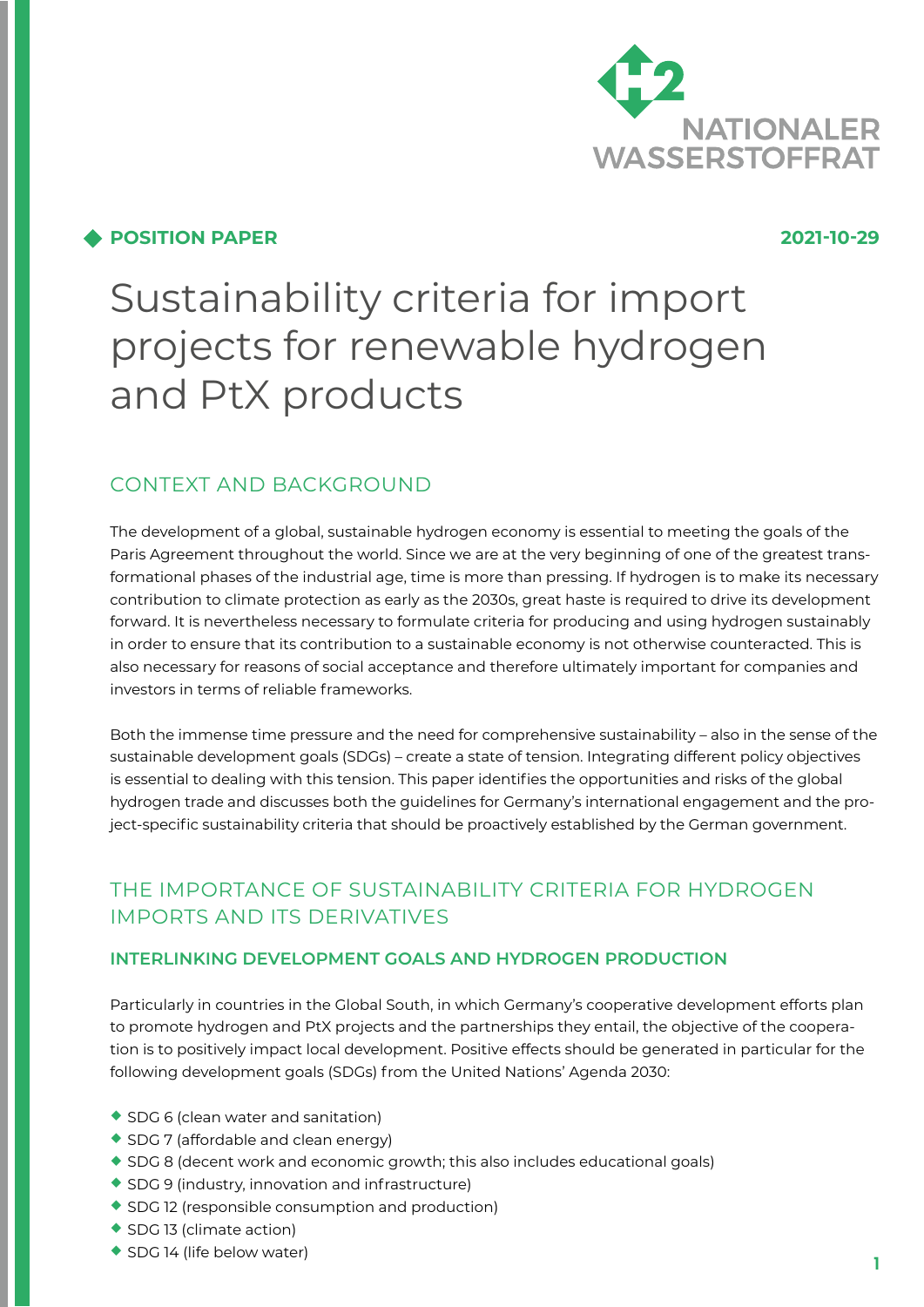In addition, it is crucial to embed a hydrogen strategy in each of the respective countries' national energy strategies and establish nationally determined contributions (NDCs) in the producing countries in order to avoid conflicts concerning goals and resources. Exporting hydrogen products must not jeopardise the success of local paths for social, environmental and economic transformation.

# **ESTABLISHING INTERNATIONAL BEST PRACTICES AND STANDARDS – PARTNERSHIP ON AN EQUAL FOOTING**

Transnational cooperation in hydrogen projects means a balanced partnership that benefits both the exporting country and Germany as the importing country.

As a major sales market for hydrogen and derived products, such as ammonia and synthetic fuels, Germany has the opportunity to play a formative role in international hydrogen projects<sup>1</sup>. The funding instruments that are already in place (H2Global, PtX-Hub, H2LAC, etc.) offer the possibility to implement criteria and best practices for the sustainability of the projects – including country selection – with great precision. In doing so, standards and best practices do not necessarily have to be redeveloped. Instead, resourcefully combining existing and, if necessary, supplementary regulations can facilitate both rapid and exemplary implementation.

At the same time, Germany can use its role in multilateral contexts to play a decisive role in shaping international sustainability standards in the coming years. This ensures that a consistently high level of acceptance for the use of hydrogen products is achieved on a global scale – and in particular for imports to Germany – and that people in exporting countries benefit from it. Ongoing processes in the field of environmental and social governance (ESG), such as the 'due diligence' process of the OECD, as well as the UN Global Compact, can be relied on in the process. Furthermore, the German and European Supply Chain Act, which provides a more exact definition of corporate due diligence obligations, will also be authoritative for hydrogen. The UN Guiding Principles, which form the basis on which other frameworks can be created, have been established at UN level since 2011. Specifically in the energy sector, for example, there is the World Bank's Environmental and Social Framework (ESF).<sup>2</sup> In the German context, the German Credit Institute for Reconstruction (Kreditanstalt für Wiederaufbau, KfW) has developed an SDG mapping methodology with corresponding criteria.3

Germany and the EU must assume a pioneering role in sustainability standards and initiate or interlink processes and initiatives in other international bodies such as G20, G7, IEA and IRENA. Germany's 2022 G7 Presidency provides a very good platform for doing so. The close involvement of development banks, which play a key role in financing large-scale projects in developing countries, is essential to ensuring uniform worldwide standards.

Unless otherwise stated, the following references to hydrogen always include secondary products such as ammonia and synthetic hydrocarbons.

<sup>2</sup> <https://www.worldbank.org/en/projects-operations/environmental-and-social-framework>

<sup>3</sup> <https://www.kfw.de/nachhaltigkeit/Dokumente/Sonstiges/SDG-Methodenpapier-DE-EN.pdf>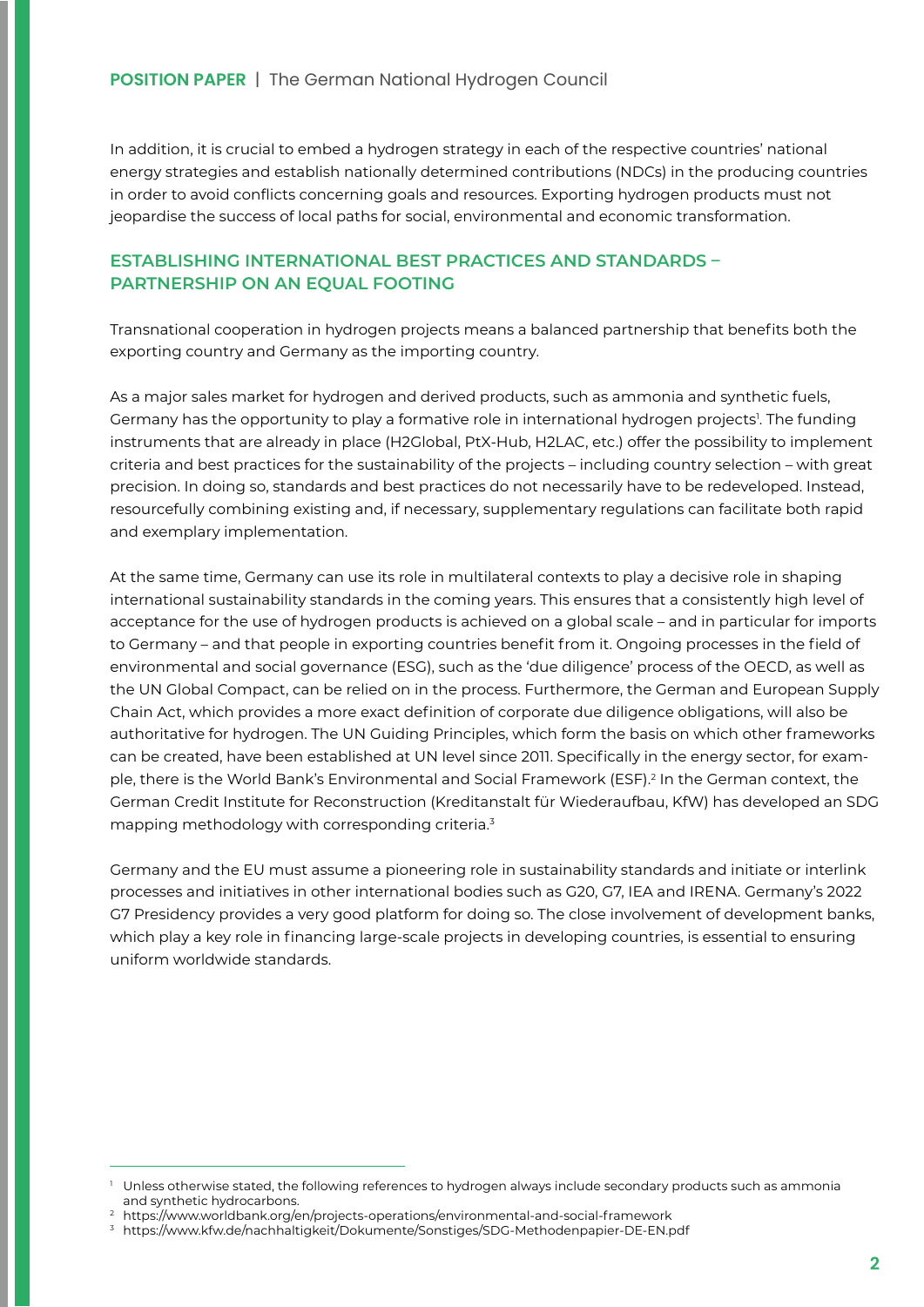# MAINTAINING INTEGRITY

Addressing sustainability issues throughout the entire value chain, including social impacts in producing countries, is vital to guaranteeing the integrity and acceptance of hydrogen technologies and hydrogen imports. All partners should be on an equal footing when implementing projects in order to prevent repeating mistakes such as those made with biofuels (environmental damage, loss of biodiversity, indirect changes in land use) or DESERTEC (starting out from a purely import-oriented perspective, lack of involvement with local civil society).

# OPPORTUNITIES AND RISKS FOR POTENTIAL EXPORT COUNTRIES (ES-PECIALLY IN THE GLOBAL SOUTH)

# **OPPORTUNITIES**

#### ◆ Local jobs and creating value at the local level

By strengthening the processes for creating value at the local level, creating jobs, developing new skills and empowering existing local economic players, the hydrogen economy is able to contribute to economic development and prosperity in producing countries, balance interests and achieve win-win situations. The production of hydrogen and the services associated with it, upstream and downstream components of the value chain, locally required infrastructure and renewable energy technologies, are all potential drivers for creating value at the local level. From a geopolitical perspective, it is currently possible to secure new, potentially climate-neutral sources of income and establish corresponding business models designed for long-term sustainability, particularly in countries that currently export fossil fuels. Another result of this is the improvement of living conditions for local residents.

#### **◆ Putting new skills to work**

The experiences, skills and findings gained from export-related projects that involve generating renewable electricity and hydrogen can provide a good basis for initiating additional projects that focus on the national markets of countries in the Global South.

#### ¡ **Foreign direct investments**

Foreign investments are flowing into countries through large, internationally financed hydrogen projects.

#### ¡ **Accelerating the development of renewable energies (REs)**

More experience, improved regulation and sinking capital costs, among other things, offer attractive opportunities to phase out the use of fossil fuels – which are a limited resource in any case. In particular, developing RE potentials in the earth's solar and wind belts, which are far away from load centres and are impossible to exploit without transitioning to hydrogen due to transmission losses, offers enormous environmental and economic advantages for these countries in particular and for global climate protection in general. Development in these regions will also strengthen the required proficiencies and market for supplying power in the exporting countries.

#### ¡ **Improved energy access**

Accelerating the development of renewable energies and disseminating the relevant expertise concerning their production and use makes it possible to improve energy access for local populations with little additional funding for projects.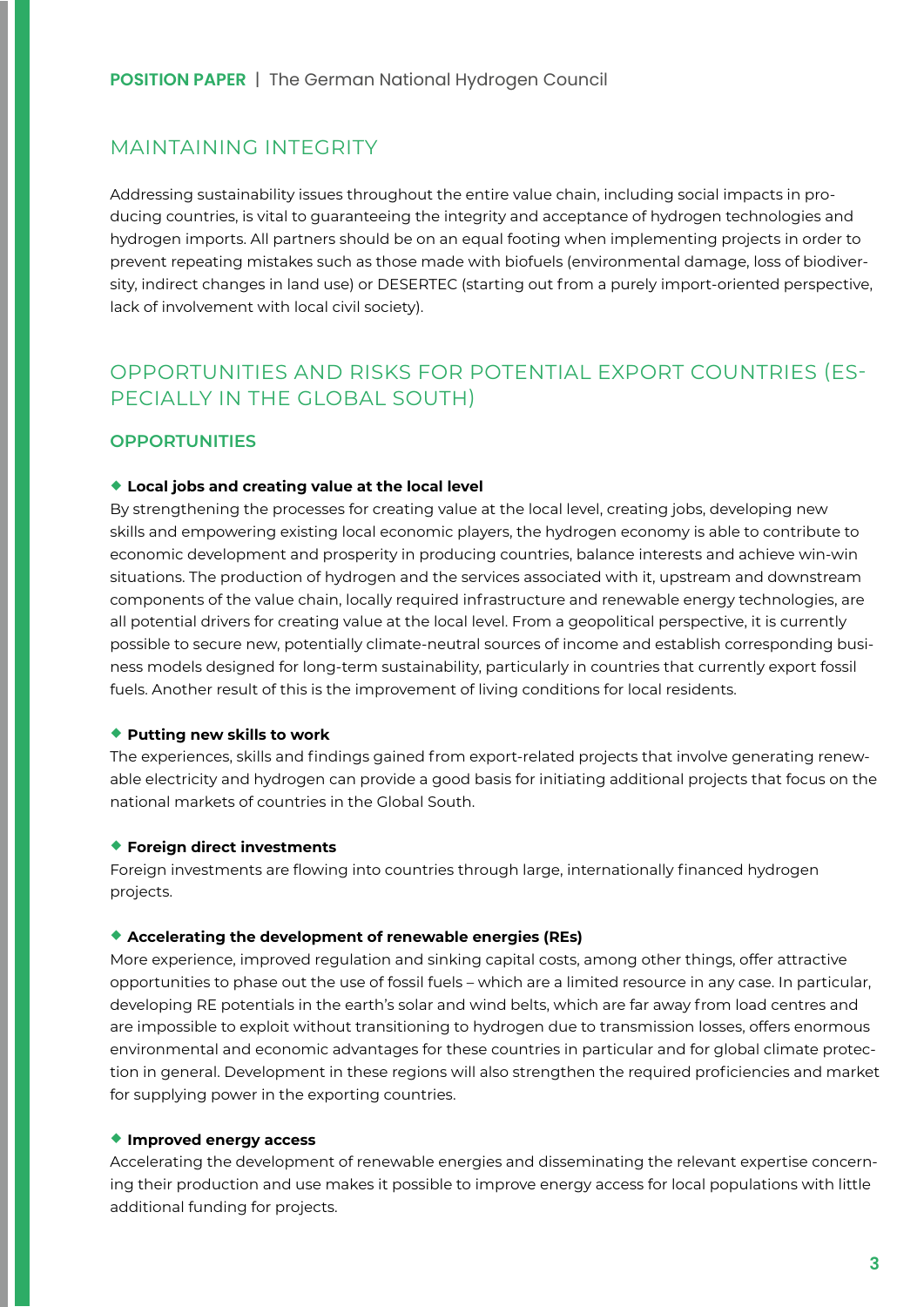#### ¡ **Expanding and converting existing infrastructures**

Investments for expanding energy and hydrogen production infrastructures, as well as infrastructures for transport and storage, strengthen the exporting countries at the local level, regardless of what is being exported. This also serves to improve their global competitiveness within the industry.

#### ¡ **Meeting local hydrogen demands**

Examples of these demands include using hydrogen as an alternative source of energy to help decarbonise local industry (for example, fertiliser production), using it in relevant mobility sectors or using it as a seasonal energy reserve option, which can lead to the further acceleration of local efforts to expand energy production using renewable resources.

#### ¡ **Building long-term partnerships**

Considering the amount of interest there is in maintaining these long-term energy partnerships, the mutual development efforts they entail could not only gain environmental, economic and social significance, but could also partially contribute to regional stabilisation.

#### **RISKS**

#### ¡ **Prolonging the use of fossil fuel-based infrastructures and power plants**

If renewable electricity is used to export hydrogen and subsequently reduces the amount of additional renewable capacities available for local use, it could lead to prolonging the use of fossil fuel-based power plants, especially in countries whose power supply is still largely dependent on fossil fuels. Similarly, overly generous regulations for using existing sources of CO $_{\textrm{\tiny{2}}}$  emissions can lead to these sources remaining in use for a longer period of time, as export projects that rely on such usage could create an additional source of revenue.

#### ◆ Increasing CO<sub>2</sub> emissions

With few exceptions, all power systems these days are still partly based on fossil fuels, including coal. This can result in risks when producing H<sub>2</sub> via electrolysis during the transition phase. When using coalfired electricity for electrolysis, the direct emissions that result from  $\mathsf{H}_2$  production are about five times higher than the emissions that result from producing grey hydrogen via steam reforming of natural gas. The direct emissions created when generating electricity via electrolysis only equal that of those created when producing grey hydrogen if an energy mix of 50 per cent renewable energy and 50 per cent natural gas is used. This means that care must be taken to minimise the CO $_{\textrm{\tiny{2}}}$  content of the electricity being used. In doing so, it is also important to account for the possibility of indirect effects: even if the electrolysis process is carried out using purely renewable energy, additional emissions created via fossil fuel-based power plants may result indirectly (see first point).

#### ¡ **Water shortage**

Electrolysis currently requires fresh water, which may prove to be an insufficiently available resource depending on the production location. Such water shortages may be exacerbated by the climate crisis and lead to conflicts over allocating the water supply. Desalinating seawater to provide the necessary supply results in considerable amounts of residues (brine). This makes it necessary to develop practical environmental concepts for utilising these residues at an early stage. In addition, measures to develop electrolysers that can handle seawater should also be promoted in German R&D roadmaps for hydrogen production.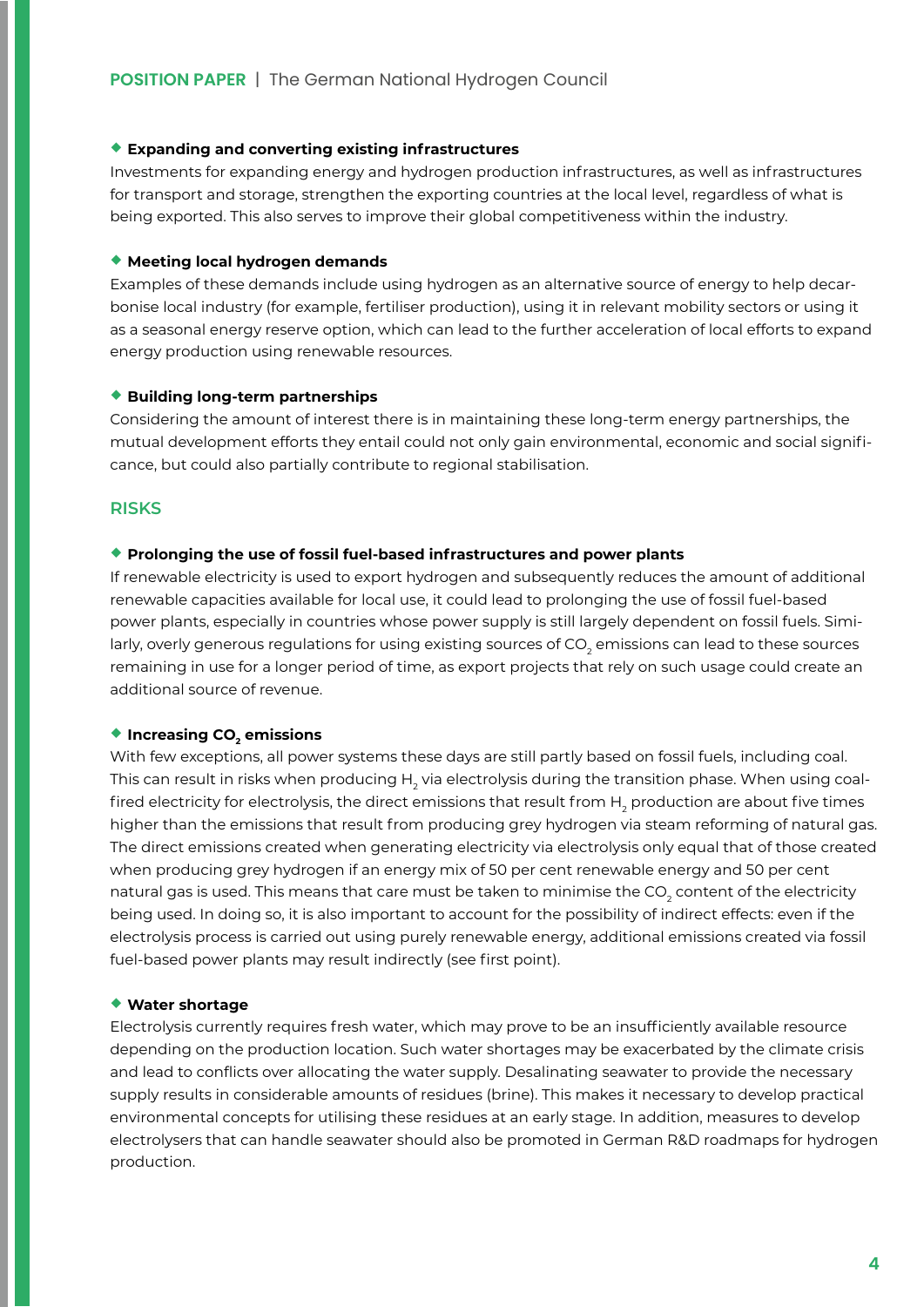#### ¡ **Damage to ecosystems**

Large-scale renewable energy projects (such as large dams or wind farms) can also lead to subsequent harm to the environment and destroy local ecosystems.

#### ¡ **Land use conflicts**

Producing renewable energy requires large tracts of land. Renewable energy projects have led to land use conflicts, for example, in coastal areas with local agriculture, fisheries and tourism, and even forced resettlement (such as in the case of large dams) and expropriation.

#### ¡ **Corruption**

Large-scale projects in particular are often affected by corruption, which prevents projects from being implemented in a socially and environmentally sound manner that creates value at the local level.

#### ◆ **Debt**

High initial investments are necessary for funding these projects, especially for renewable capacities. If the exporting countries take on new debts for these projects and they end up not being profitable, it results in the threat of a new debt trap or becoming dependent on international financiers and their own private interests.

#### ¡ **Energy poverty**

Investing in export projects for producing renewable energy and hydrogen does not automatically improve the energy supply for the local population. Energy poverty threatens to be cemented if investments in decentralised renewable infrastructures are pushed back and newly built renewable capacities are not also used to supply energy to the local population.

#### ¡ **Declining acceptance for renewable energies and exports**

If only few benefits for the local population are created, acceptance for further expansion in the exporting countries may decline and become politically and economically more difficult to attain as a result.

### ¡ **Lack of recycling concepts**

In order to avoid negative environmental consequences in the future, methods for assessing the life cycle of the implemented technology and corresponding recycling solutions should be developed at an early stage. This should be part of the process for developing a sustainable hydrogen economy, for example, for carbon fibres in wind turbines or precious metals in the electrolysers.

#### **SUSTAINABILITY CRITERIA FOR IMPORT-RELATED PROJECTS**

Sustainability standards must be established for hydrogen projects whose products are imported from countries outside the European Union, especially from the Global South. In this context, both measures at the intergovernmental level and standards for the development of individual projects are relevant. The best thing to do in both of these areas is formulate and implement uniform standards that are also universal – including internationally.

This requires a package of accompanying measures that are divided into the following two groups:

- $\bullet$  an intergovernmental framework and
- $\bullet$  project-specific measures and quidelines for companies investing in renewable energy projects outside the EU.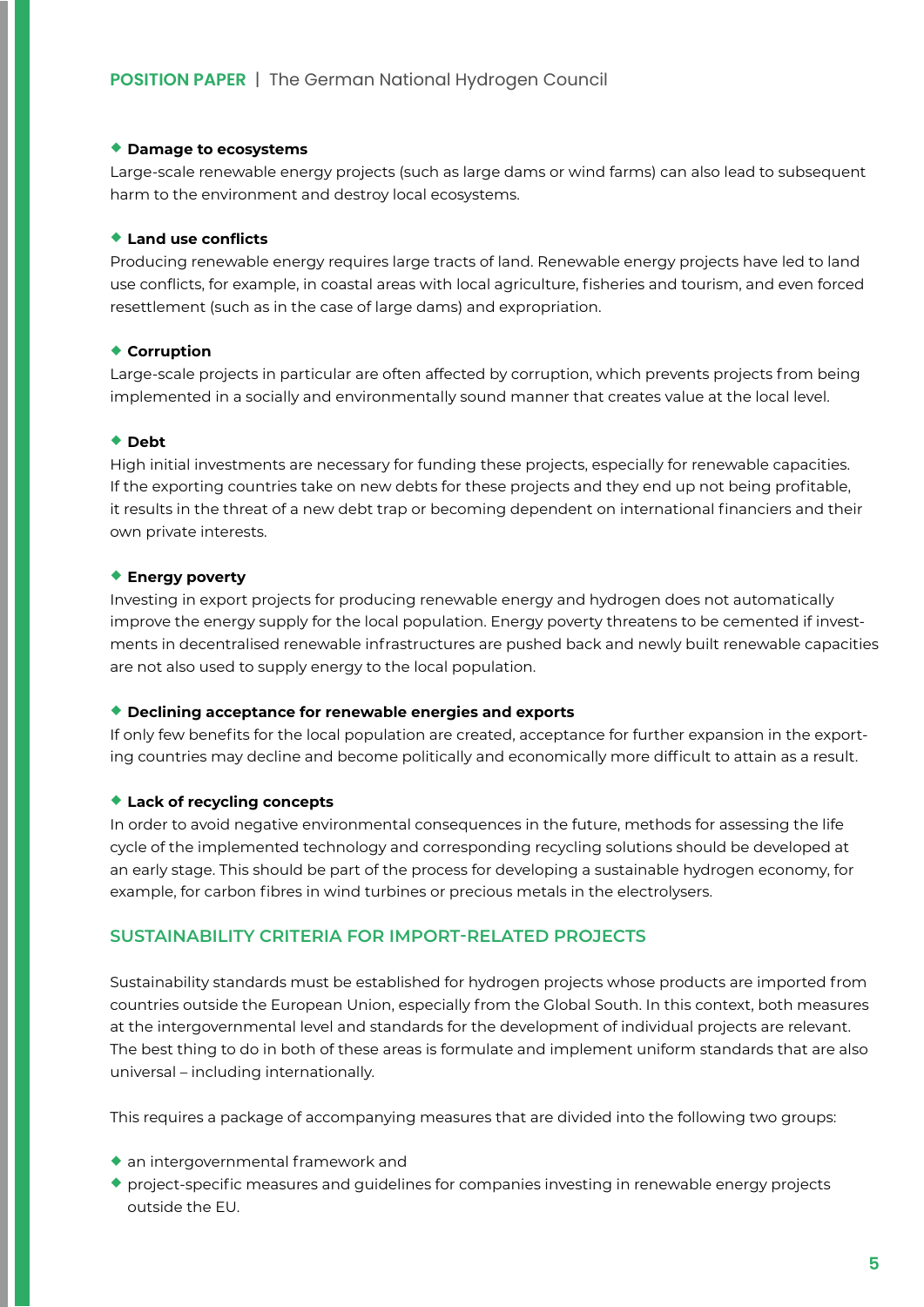It is crucial that the criteria and frameworks for trade projects outside Europe are fully compatible with European-level requirements and mechanisms. A 1:1 transmission, however, is not possible. For example, the European Union Emissions Trading System (EU ETS) ensures that emissions from installations within the EU ETS are avoided in a way that complies with their goals. In principle, this makes it possible for a transitional phase to allow for sources of CO<sub>2</sub> emissions to remain in its member plants that produce sustainable synthetic fuel, as long as the emissions still continue to be accounted for by the plants themselves. This form of regulation is not possible outside the EU while there are no effective mechanisms for reducing CO $_{\rm 2}$  as outlined by the EU ETS.

The delegated legislative act currently under development in connection with recital (90) of the RED II is vital to the consistency of the regulations. This will define the criteria that must be met when procuring electricity for producing green hydrogen (additionality and temporal and spatial coupling). Therefore, developments at the European level should not be forestalled. At the same time, however, it is desirable to find corresponding criteria for projects outside Europe that should also be considered as green hydrogen projects independently of EU regulations (see the section 'Criteria for hydrogen projects').

The development of the first trade projects is in a state of tension. Overly strict specifications could delay projects or make them more expensive and hinder the market ramp-up, while overly lax criteria could call into question the sustainability of hydrogen in the long term and severely damage market development as a result. In this sense, the larger the corresponding projects are and the greater their potential impact (good or bad), the more binding the following criteria should become.

# **INTERGOVERNMENTAL FRAMEWORK**

#### Establishing a suitable certification system for non-European contexts (applies to all export countries)

A suitable EU-coordinated certification system for importing hydrogen and its derivatives is urgently needed, and it is absolutely essential that it also functions at the transnational level. In order to be able to use it in a non-European context, it should be developed in coordination with selected potential export countries. When developing this system, current processes, such as developing criteria for renewable hydrogen in Europe within the framework of RED II or carbon border adjustment mechanisms, must be actively considered or suitable interfaces created. The following points are particularly relevant here:

- $\bullet$  Additionality of generating electricity using renewable energies: only additional renewable electricity should be used for balanced electrolysis and desalination. This is so that the development of renewable electricity production for the purpose of exporting renewable hydrogen does not lead to prolonging the usage of climate-damaging fossil fuels, or to the exporting countries being unable to achieve their own energy and climate policy goals. Additionality in the context of non-European projects is also assigned if:
	- $\bullet$  renewable energies are used to generate the electricity in regions where it is impractical to use the electricity elsewhere and where the electricity cannot be transported away via electricity grids;
	- ¡ power plants that use renewable energy exceed the limits of the country's binding target plan for the expansion of renewable energies, for example, in countries where development is regulated by state-owned electricity producers via integrated resources plans;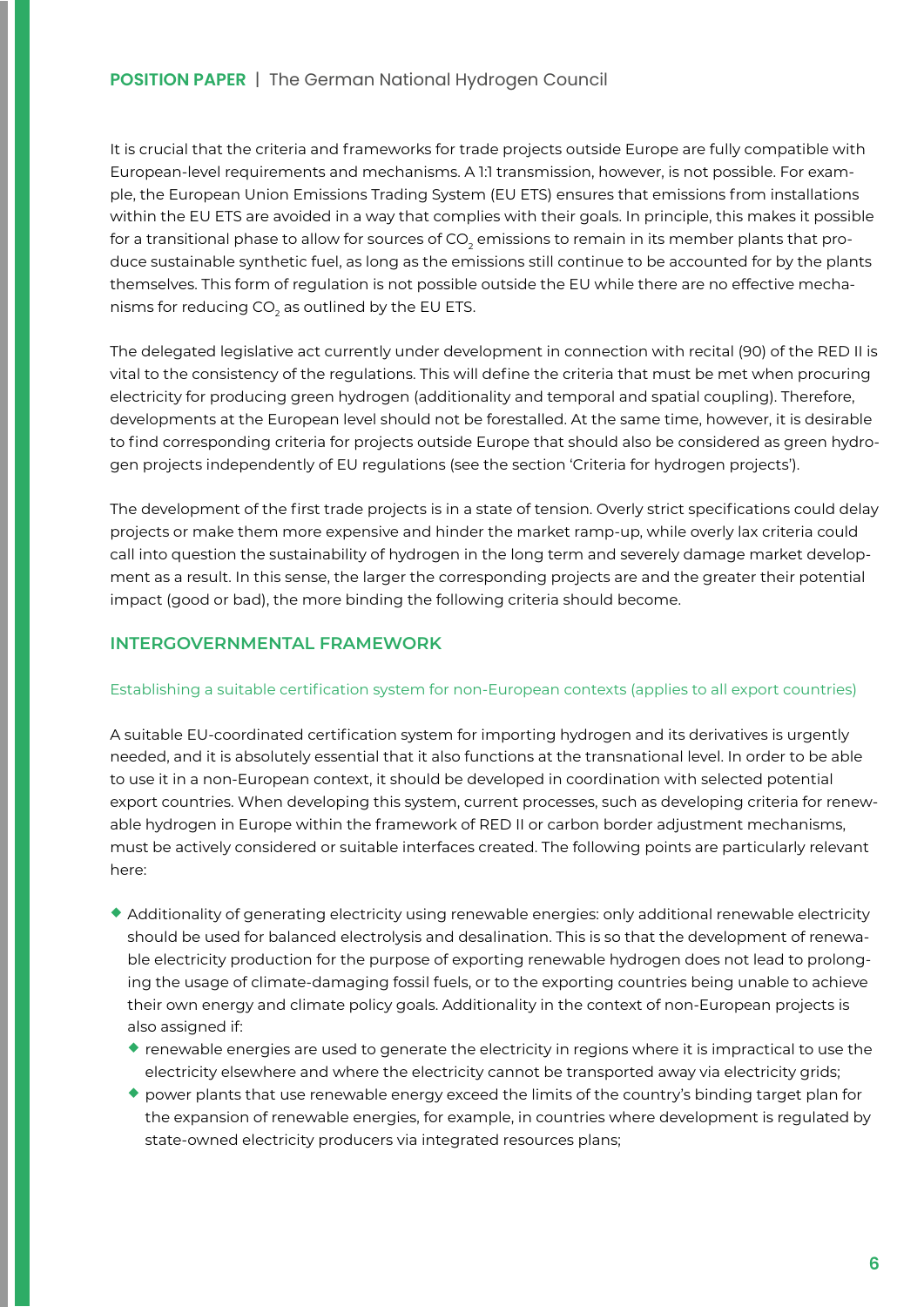# **POSITION PAPER** | The German National Hydrogen Council

- ¡ Temporal and spatial comparison of renewable electricity generation and electricity demand: since renewable hydrogen will be produced predominantly on the basis of fluctuating renewable energies (wind and solar), a suitable location and mode of operation for the system must also be ensured. This is also the case in the context of non-European projects if
	- $\bullet$  it is possible to directly couple renewable sources and electrolysis.

#### Systemic approach

Embedding the development of hydrogen production in a national or regional energy transition that is in line with the goals of the UN Agenda 2030 and aims at energy efficiency and energy access for all should be a prerequisite for sustainable development. Incentives for hydrogen production should be set as well (for example, regulatory frameworks, CO $_{_2}$  prices and contracts for difference).

#### Energy poverty

Overcoming energy poverty must be actively promoted as a key goal of the SDGs regarding hydrogen exports. To this end, a list of countries affected by energy poverty is to be drawn up on the basis of established criteria. Projects in these countries must contribute to overcoming energy poverty in order to receive funding (see below).

#### Good governance and transparency (applicable to all export countries)

Working towards preserving human rights and observing anti-corruption standards should be a prerequisite of any commitment made by Germany and Europe. Good governance in general should be promoted as well. This may require institutions and facilities that support relevant government agencies. Hydrogen production requires large amounts of electricity, and large projects are often affected by corruption. It is therefore crucial that appropriate mechanisms for maintaining transparency be in place. In the meantime, there is a wide array of experiences and international mechanisms (such as the EITI) that can be implemented.

#### Participation

Local players in civil society and local residents affected by the projects should participate in planning, implementing and monitoring them and should also benefit financially if possible. Investing in the appropriate capacity building process for local players, creating transparent mechanisms for handling complaints and creating formats in which citizens can actively participate in decision-making will be the basic components of the various forms of participation. Doing so makes it possible to create confidence in how the necessary measures are implemented and to utilise comprehensive knowledge about geographical, climatological, sociocultural or technological factors.

#### Overall economic attractiveness for the exporting country

Should exporting countries directly invest in financing large-scale projects, it is critical, within the framework of intergovernmental agreements, to conduct a holistic assessment to determine whether the project is in the overall economic interest of the exporting country. Doing so can help avoid risks to social, economic and environmental development.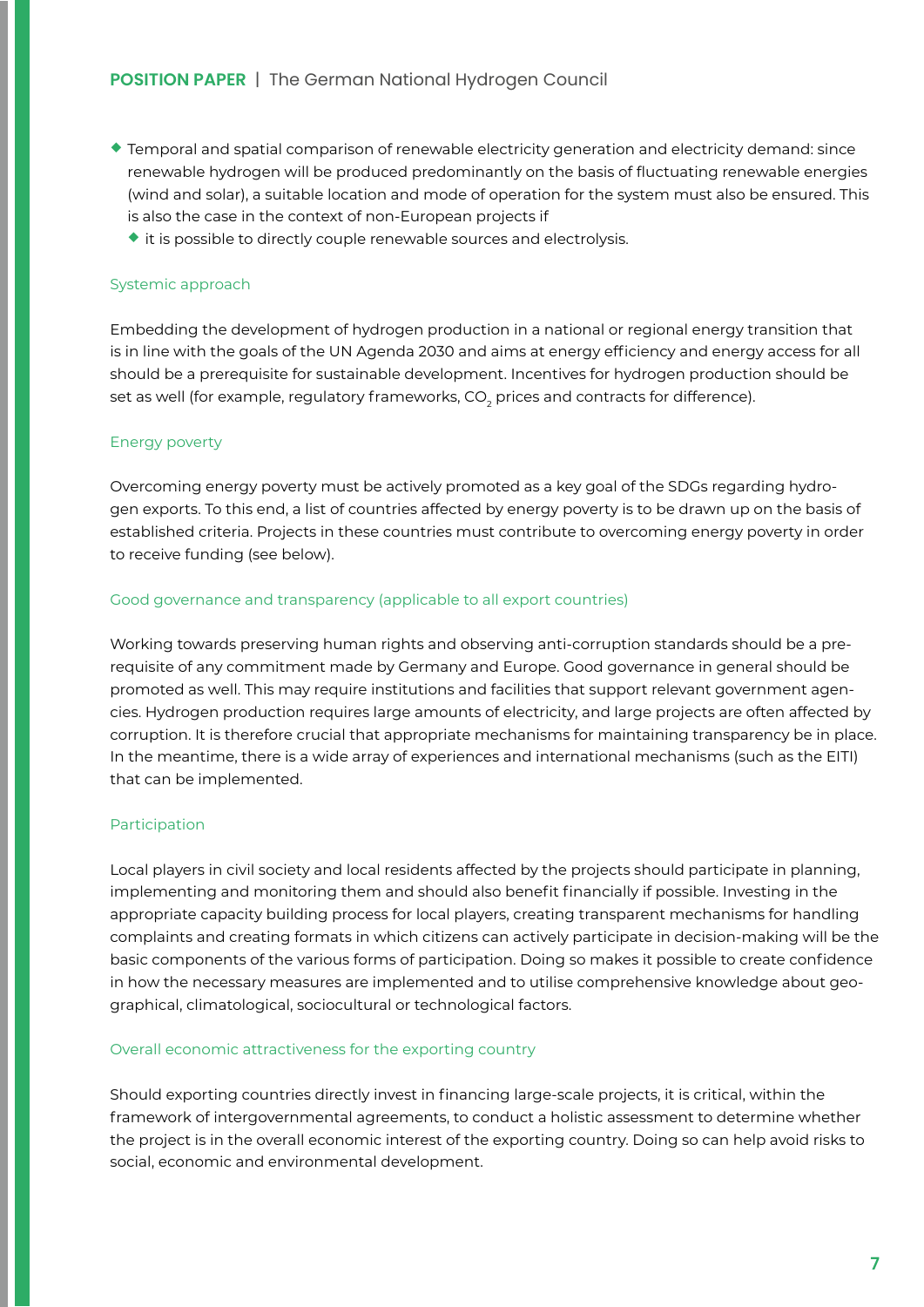#### Creating value at the local level

In producing countries, creating jobs and developing possibilities for creating value at the local level should be promoted in a way that is both targeted and sustainable. Existing economic players should be strengthened (making targeted investments in and promoting local businesses) and new skills should be developed (promoting training programmes and innovation initiatives) in the process. A quota on the number of local companies allowed to participate can be set, provided it is reasonable, possible and economically feasible to do so. In addition, some of the hydrogen can be further processed into downstream products on site.

# **CRITERIA FOR HYDROGEN PROJECTS**

#### Certified carbon footprint of hydrogen and its derivatives (applies to all export countries)

The carbon footprint of hydrogen must be certified throughout its entire value chain. Until internationally recognised mechanisms for doing so are available, certification must take place using criteria tailored to the individual project. In order to receive funding, a project must have already reliably demonstrated that its impact on the climate is positive, and it must be certified within 12 –24 months after commissioning. The above-mentioned criteria for additionality and spatial and temporal coupling are to be applied in the process and, if necessary, adapted to the specific country.

# Sources of CO $_{\textrm{\tiny{2}}}$  emissions for downstream products (applies to all exporting countries)

To achieve climate neutrality, CO<sub>2</sub> must be removed from the atmosphere at the system level. There are two long-term possibilities for doing so at the project level:

- ¡ Direct air capture (DAC)
	- $\bullet$  increased electricity demand, increased need to develop processes for producing energy using renewable energies for which criteria described in this document are to be applied;
	- ¡ increased demand for land, for which criteria described in this document (in particular criteria for land use) are to be applied;
	- acquiring water in such a way that there is no water shortage or need for desalination or treatment plants.
- ◆ Bioenergy
	- ¡ In order to protect biodiversity and ensure priority is given to producing food, no additional areas should be designated for bioenergy use. Only residual materials are to be used.

It is disputed whether and for how long unavoidable industrial emissions from existing plants are acceptable as a source of CO $_{\textrm{\tiny{2}}}$  emissions for hydrogen derivatives.

#### Impact assessments

It is mandatory to conduct impact assessments before implementing individual projects. Investors in renewable energies in exporting countries should conduct the appropriate environmental impact assessments for production plants. When conducting impact assessments for projects in exporting countries, local players should also be consulted. Human rights as well as social and environmental issues should also be taken into account.